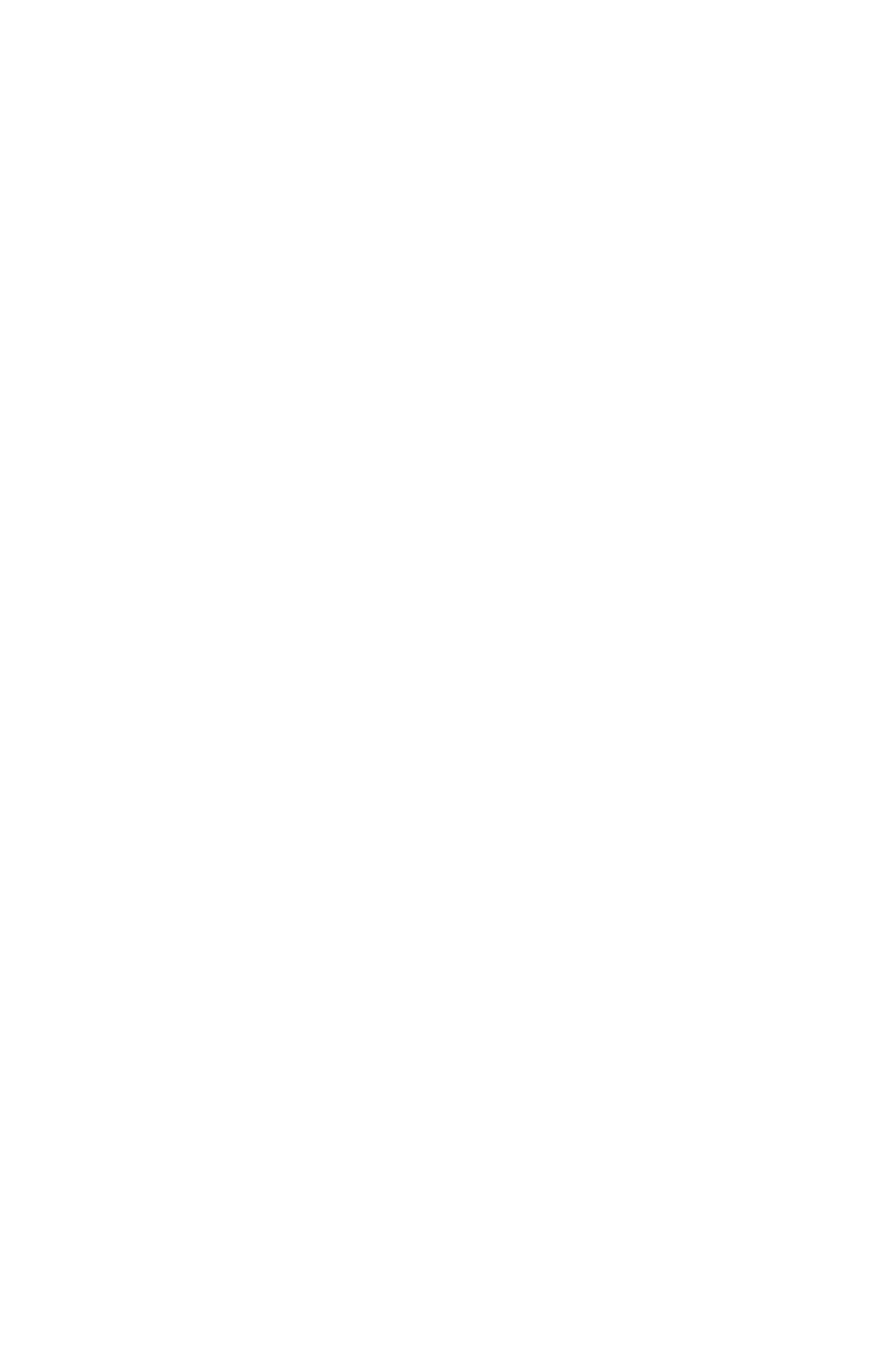## **COMMISSIONER OF EDUCATION**

## **TEXAS EDUCATION AGENCY**

# **20 EDUCATION SERVICE CENTERS**

# **1,025 DISTRICTS / 202 CHARTER OPERATORS**

| <b>Size</b>   | Number of<br><b>Students</b> | Number of<br><b>Districts/Charters</b> | % of All<br><b>Students</b> |
|---------------|------------------------------|----------------------------------------|-----------------------------|
| 50,000 & Over | 1,483,472                    | 18                                     | 29%                         |
| 25,000-49,999 | 1,136,219                    | 31                                     | 22%                         |
| 10,000-24,999 | 924,318                      | 59                                     | 18%                         |
| 5,000-9,999   | 488,424                      | 70                                     | 9%                          |
| 3,000-4,999   | 348,091                      | 90                                     | 7%                          |
| 1,600-2,999   | 300,237                      | 138                                    | 6%                          |
| 1,000-1,599   | 183,324                      | 146                                    | 4%                          |
| 500-999       | 176,087                      | 246                                    | 3%                          |
| Under 500     | 111,753                      | 429                                    | 2%                          |
| <b>Total</b>  | 5,151,925                    | 1,227                                  | 100%                        |

# **8,571 CAMPUSES (INCLUDING 588 CHARTERS)**

**ORGANIZATIONS ORGANIZATIONS**

| <b>Campus Type</b>       | Number of<br><b>Students</b> | Number of<br><b>Campuses</b> | % of All<br><b>Students</b> |
|--------------------------|------------------------------|------------------------------|-----------------------------|
| <b>High School</b>       | 1,343,982                    | 1,490                        | 26.17%                      |
| Junior High School       | 197,432                      | 295                          | 3.85%                       |
| Middle School            | 896,130                      | 1,354                        | 17.45%                      |
| <b>Elementary School</b> | 2,520,727                    | 4,558                        | 49.08%                      |
| Elementary & Secondary   | 177,462                      | 872                          | 3.46%                       |
| Other Grade Group        | 147                          | 2                            | 0.00%                       |
| <b>Total</b>             | 5,135,880                    | 8,571                        | 100%                        |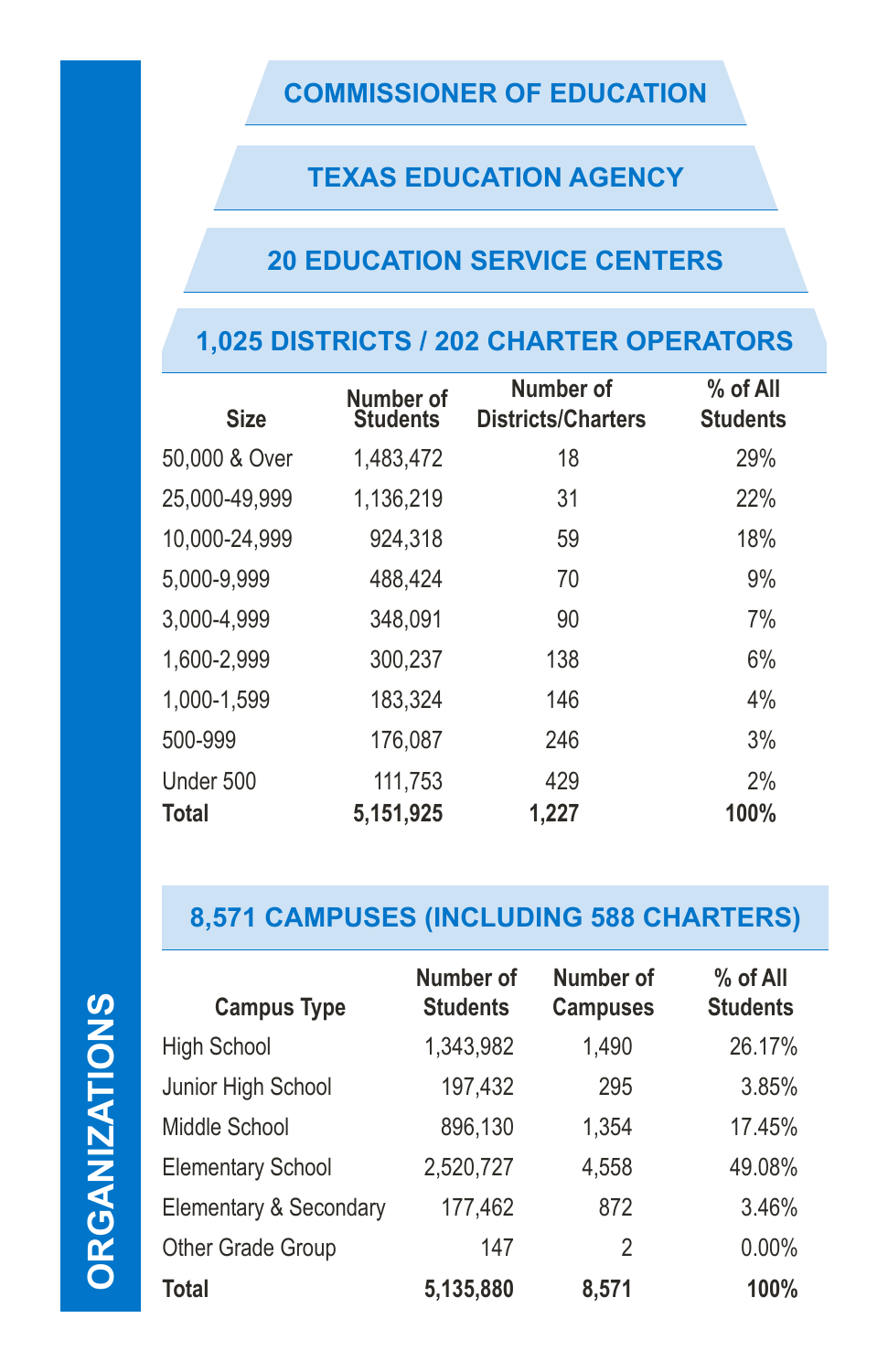# **DISTRICT STAFF BY CATEGORY**

|                               | <b>Full-Time Equivalents</b> | Avg. Base Salary |
|-------------------------------|------------------------------|------------------|
| <b>Teachers</b>               | 334,511                      | \$49,692         |
| <b>Campus Administration</b>  | 19,207                       | \$72,764         |
| <b>Central Administrators</b> | 6,785                        | \$94,630         |
| <b>Professional Support</b>   | 61,075                       | \$58,551         |
| <b>Total Professionals</b>    | 421,578                      |                  |
| <b>Educational Aides</b>      | 62,010                       | \$19,389         |
| <b>Auxiliary Staff</b>        | 172,954                      | \$23,576         |
| <b>Total Staff</b>            | 656,541                      |                  |

# **TEACHER PROFILES**

|            |                   | <b>Full-Time Equivalents</b> | % of Total |  |
|------------|-------------------|------------------------------|------------|--|
|            | Female            | 256,699                      | 76.7%      |  |
| Gender     | Male              | 77,812                       | 23.3%      |  |
|            | African American  | 32,074                       | 9.6%       |  |
|            | American Indian   | 1,219                        | 0.4%       |  |
|            | Asian             | 4,553                        | 1.4%       |  |
| Ethnicity  | Hispanic          | 84,413                       | 25.2%      |  |
|            | Pacific Islander  | 285                          | 0.1%       |  |
|            | White             | 208,435                      | 62.3%      |  |
|            | Two or More Races | 3,533                        | 1.1%       |  |
|            | <b>First Year</b> | 27,784                       | 8.3%       |  |
|            | 1-5 years         | 84,723                       | 25.3%      |  |
| Experience | 6-10 years        | 76,407                       | 22.8%      |  |
|            | 11-20 years       | 90,395                       | 27.0%      |  |
|            | $20+$ years       | 55,202                       | 16.5%      |  |

PERSONNEL **PERSONNEL**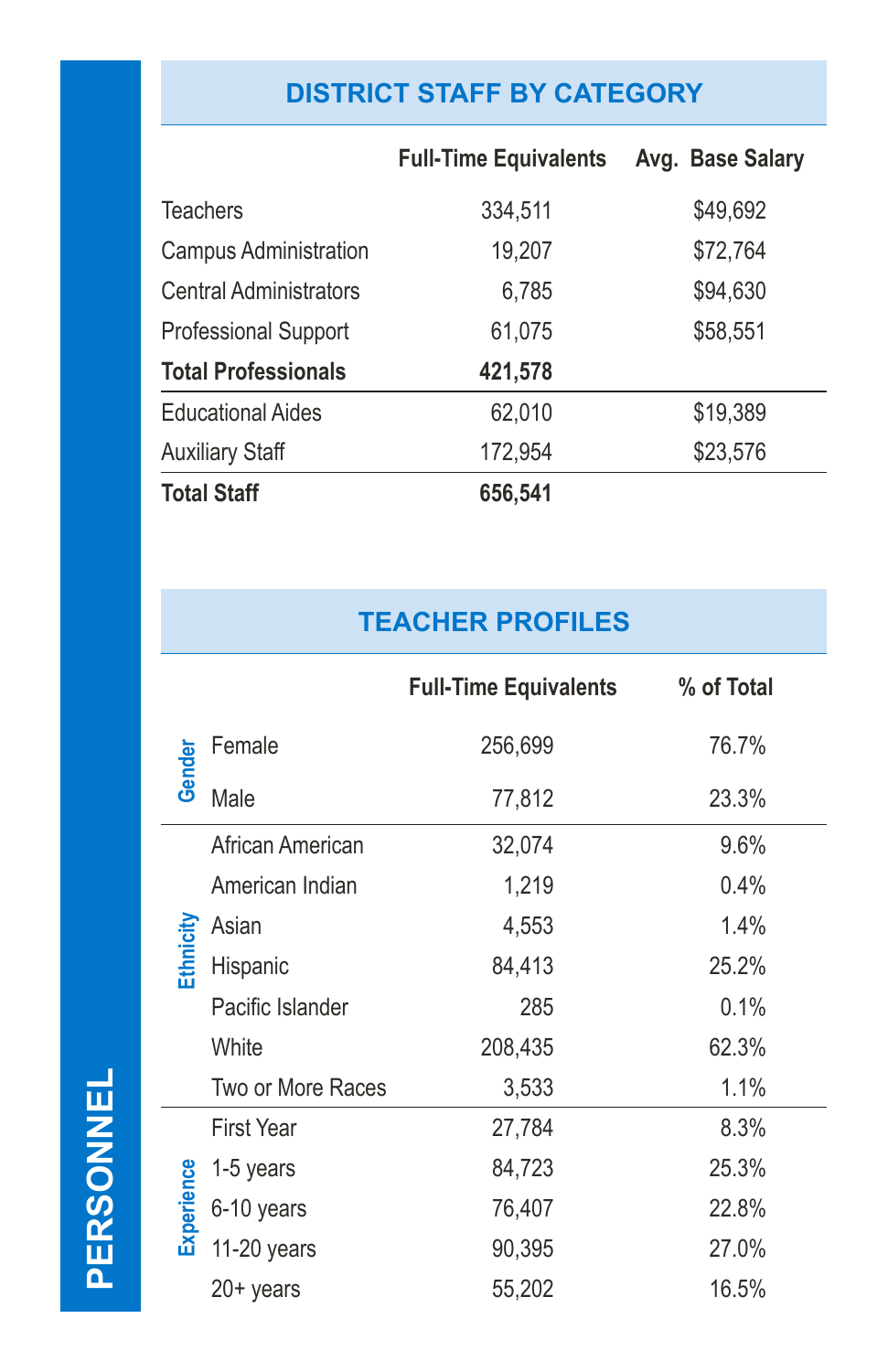# **DISTRICT REVENUE (ACTUAL 2012-13)**

## **By Source**

| 48.40%<br>Local<br>\$24.24 billion | 40.50%<br><b>State</b><br>\$20.28 billion | $11.10\%$<br><b>Federal</b><br>\$5.57 billion |
|------------------------------------|-------------------------------------------|-----------------------------------------------|
| Total Revenue (100%)               |                                           | \$50,087,166,792                              |
| Average Local Adopted Tax Rate     |                                           | \$1.25                                        |
| <b>Total Revenue Per Student</b>   |                                           | \$9,903                                       |
|                                    |                                           |                                               |

### **DISTRICT EXPENDITURES (ALL FUNDS 2012-13)**

**By Function** (as percent of total operating expenditures)



| <b>Total Expenditures</b>                     | \$53,356,468,731 |
|-----------------------------------------------|------------------|
| <b>Total Expenditures Per Pupil</b>           | \$10.549         |
| <b>Total Operating Expenditures</b>           | \$31,518,985,822 |
| <b>Total Operating Expenditures Per Pupil</b> | \$6,232          |
|                                               |                  |

FINANCES **FINANCES**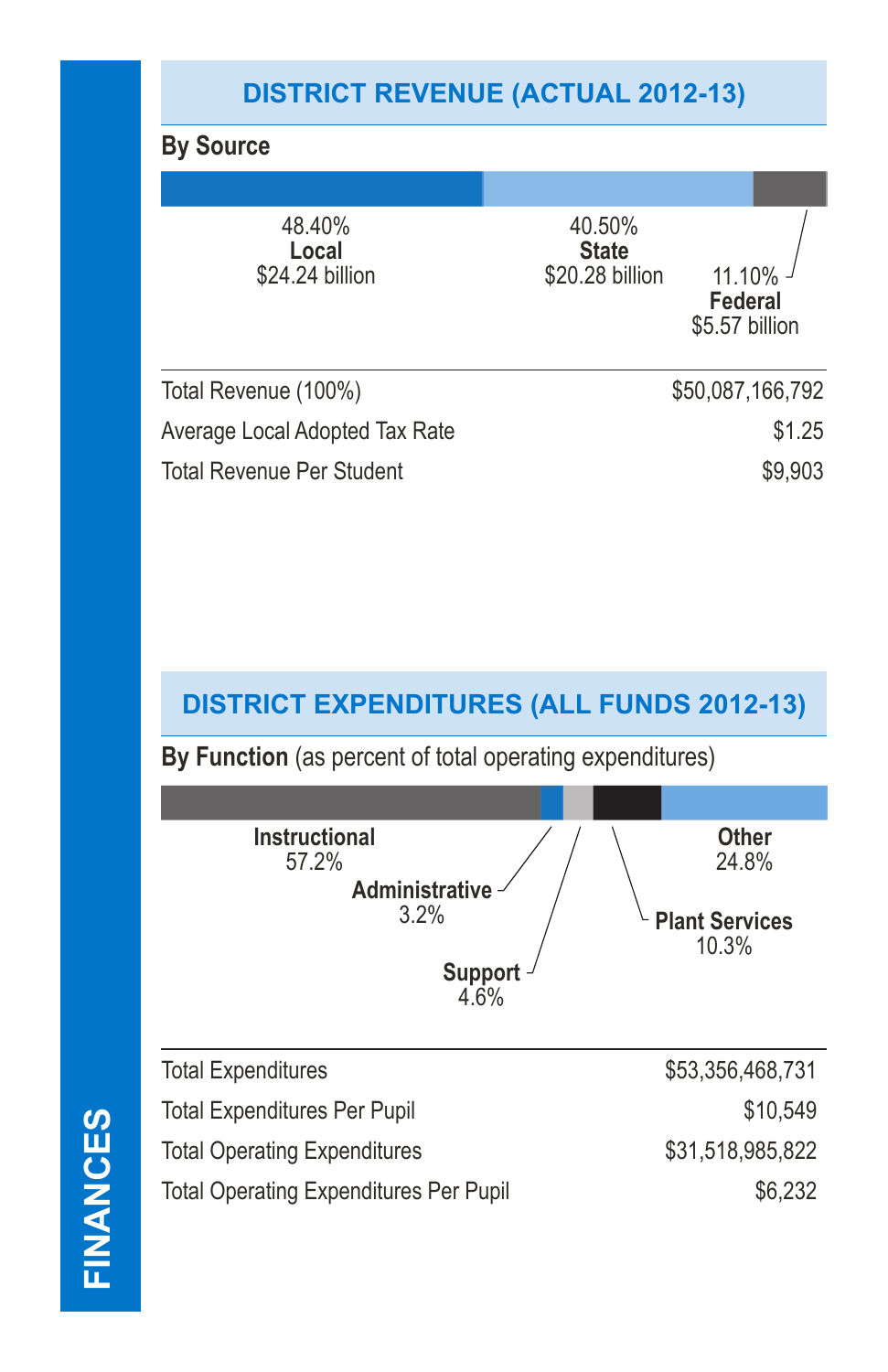# **STUDENTS BY DEMOGRAPHIC GROUP**

|                                   | Number of<br><b>Students</b> | $%$ of<br><b>Total</b> | % Change<br>from 2013 |
|-----------------------------------|------------------------------|------------------------|-----------------------|
| African American                  | 650,919                      | 12.7%                  | 1.02%                 |
| American Indian                   | 20,142                       | 0.4%                   | $-7.25%$              |
| Asian                             | 189,483                      | 3.7%                   | 3.32%                 |
| <b>Hispanic</b>                   | 2,660,463                    | 51.8%                  | 2.42%                 |
| Pacific Islander                  | 6,778                        | 0.1%                   | 2.42%                 |
| White                             | 1,511,700                    | 29.4%                  | $-0.27%$              |
| Two or More Races                 | 96,395                       | 1.9%                   | 7.74%                 |
| <b>Total</b>                      | 5,135,880                    | 100.0%                 | 1.52%                 |
| Economically Disadvantaged        | 3,092,125                    | 60.2%                  | 1.22%                 |
| <b>Limited English Proficient</b> | 899,780                      | 17.5%                  | 4.14%                 |

# **STUDENTS BY GRADE**

|                         | Number of<br><b>Students</b> | $%$ of<br><b>Total</b> | % Change<br>from 2013 |
|-------------------------|------------------------------|------------------------|-----------------------|
| Kindergarten & Earlier  | 629,389                      | 12.20%                 | $-0.17%$              |
| Elementary School (1-5) | 1,959,368                    | 38.30%                 | 1.88%                 |
| Middle School (6-8)     | 1,141,440                    | 22.20%                 | 1.57%                 |
| High School (9-12)      | 1,405,683                    | 27.30%                 | 1.76%                 |
| <b>Total</b>            | 5,135,880                    | 100.00%                | 1.52%                 |

### **STUDENTS BY PROGRAM**

**Number of**

**% of** 

**% Change**

|                          | <b>Students</b> | Total | from 2013 |
|--------------------------|-----------------|-------|-----------|
| Bilingual/ESL            | 878,569         | 17.1% | 4.58%     |
| Career & Technology      | 1,140,598       | 22.2% | 2.68%     |
| Gifted & Talented        | 391,932         | 7.6%  | 1.12%     |
| <b>Special Education</b> | 434,825         | 8.5%  | 0.88%     |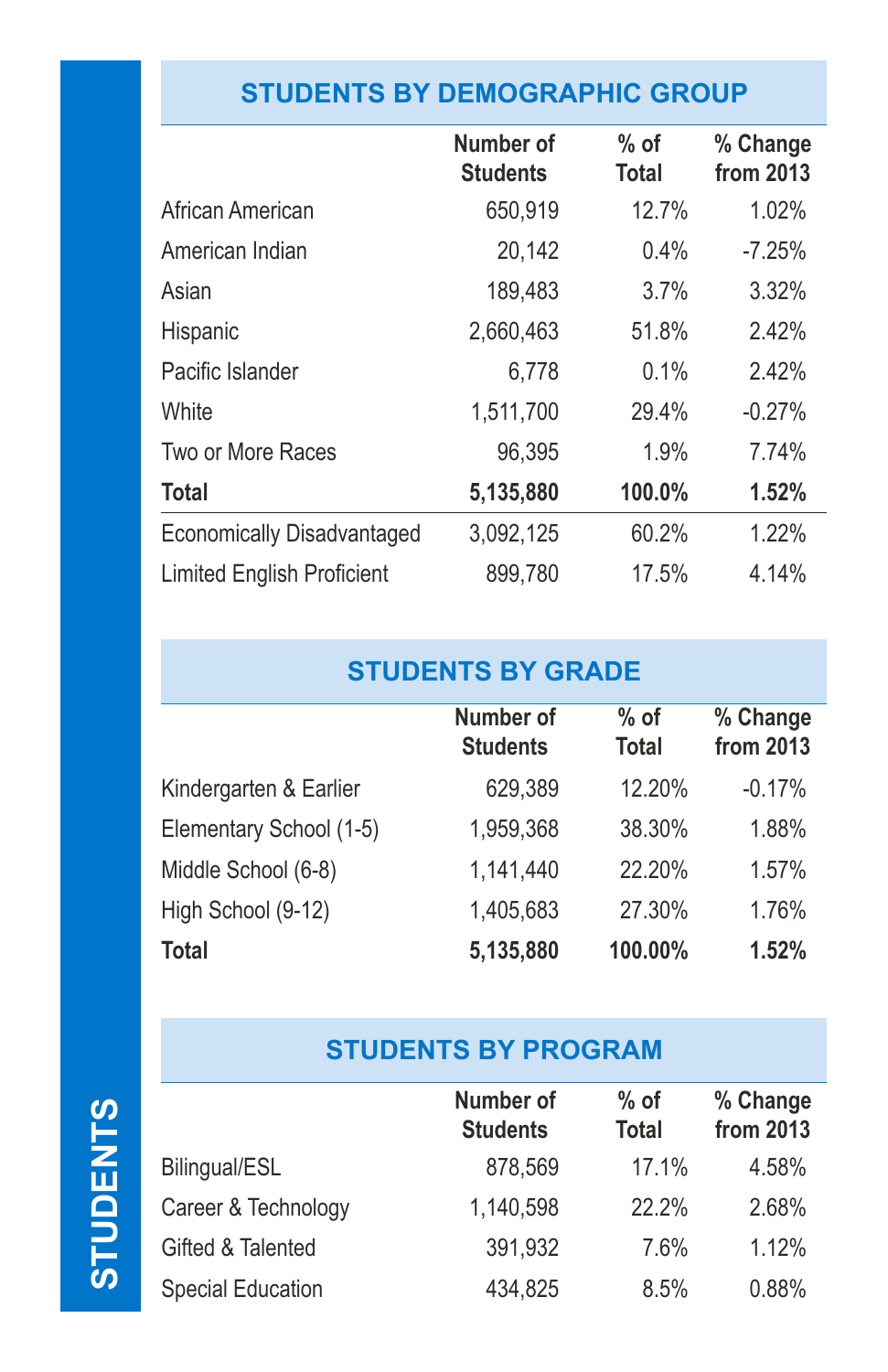## **2012-13 ATTENDANCE RATE**

|       | African  | <b>Economically</b> |       |                                             |       |
|-------|----------|---------------------|-------|---------------------------------------------|-------|
| All   |          |                     |       | American Hispanic White Disadvantaged Asian |       |
| 95.8% | $95.6\%$ | 95.6%               | 95.9% | 95.4%                                       | 97.7% |

# **COMPLETION GRADES 9-12 (CLASS OF 2013)**

|                                   | <b>Graduated</b> | Rec'd<br><b>GED</b> | Cont'd<br>H.S. | <b>Dropped</b><br>Out (4-yr.) |
|-----------------------------------|------------------|---------------------|----------------|-------------------------------|
| African American                  | 84.1%            | 0.7%                | 5.3%           | 9.9%                          |
| American Indian                   | 85.8%            | 1.3%                | 4.4%           | 8.5%                          |
| Asian                             | 93.8%            | 0.2%                | 3.0%           | 3.0%                          |
| Hispanic                          | 85.1%            | 0.8%                | 5.9%           | 8.2%                          |
| Pacific Islander                  | 89.5%            | 0.5%                | 4.7%           | 5.3%                          |
| White                             | 93.0%            | 0.9%                | 2.6%           | 3.5%                          |
| Two or More Races                 | 91.7%            | 0.9%                | 3.1%           | 4.4%                          |
| <b>State</b>                      | 88.0%            | 0.8%                | 4.6%           | 6.6%                          |
| <b>Economically Disadvantaged</b> | 85.2%            | 0.9%                | 5.4%           | 8.5%                          |

#### **2012-13 DROPOUTS BY ETHNICITY GRADES 7-8 AND 9-12**

|                                   | Grade<br>$7 - 8$ | Annual<br><b>Dropout</b><br>Rate | Grade<br>$9 - 12$ | Annual<br><b>Dropout</b><br>Rate |
|-----------------------------------|------------------|----------------------------------|-------------------|----------------------------------|
| African American                  | 364              | 0.4%                             | 6,120             | 3.3%                             |
| American Indian                   | n/a              | 0.5%                             | n/a               | 2.5%                             |
| Asian                             | 27               | 0.1%                             | 420               | 0.8%                             |
| Hispanic                          | 2,311            | 0.6%                             | 19,247            | 2.8%                             |
| Pacific Islander                  | n/a              | 0.2%                             | n/a               | 2.2%                             |
| White                             | 430              | 0.2%                             | 5,155             | 1.1%                             |
| Two or More Races                 | 37               | 0.3%                             | 365               | 1.5%                             |
| <b>State</b>                      | 3,187            | 0.4%                             | 31,509            | 2.2%                             |
| <b>Economically Disadvantaged</b> | 2,639            | 0.6%                             | 20,217            | 2.6%                             |

n/a Information not available.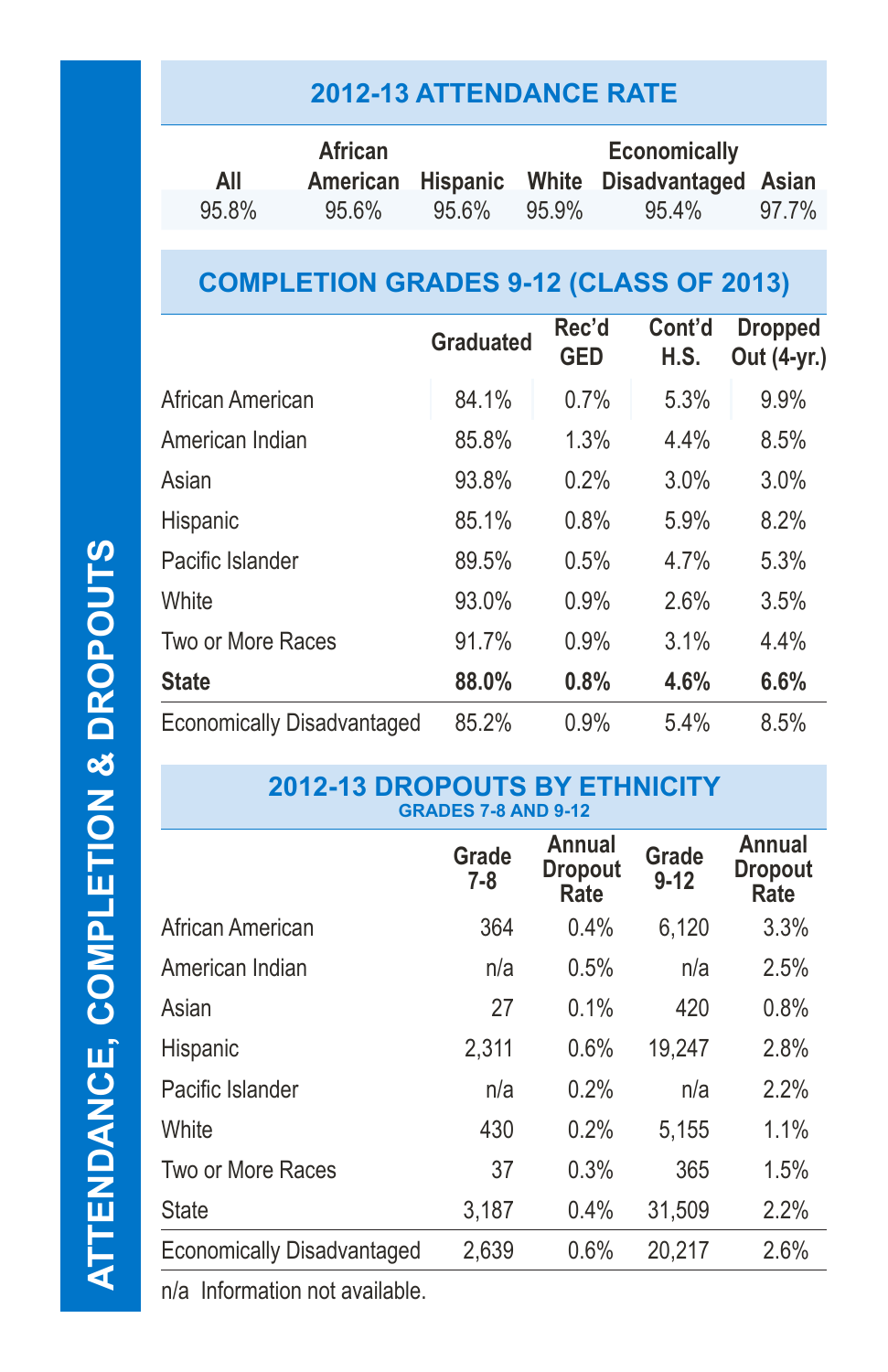#### **ACCOUNTABILITY INDICATOR PHASE-IN 1 LEVEL II OR ABOVE INCLUDES GRADES 3-12**

|                   | All<br><b>Tests</b> | Reading | <b>Math</b> | Writing | <b>Science</b> | <b>Social</b><br><b>Studies</b> |
|-------------------|---------------------|---------|-------------|---------|----------------|---------------------------------|
| ALL               | 77%                 | 76%     | 78%         | 72%     | 78%            | 76%                             |
| African American  | 67%                 | 68%     | 66%         | 64%     | 69%            | 70%                             |
| American Indian   | 78%                 | 78%     | 78%         | 71%     | 80%            | 79%                             |
| Asian             | 93%                 | 91%     | 94%         | 91%     | 93%            | 93%                             |
| Hispanic          | 72%                 | 71%     | 74%         | 67%     | 73%            | 70%                             |
| Pacific Islander  | 79%                 | 78%     | 81%         | 75%     | 83%            | 80%                             |
| White             | 87%                 | 87%     | 87%         | 82%     | 89%            | 86%                             |
| Two or More Races | 84%                 | 85%     | 83%         | 80%     | 86%            | 83%                             |
| Econ. Disady.     | 69%                 | 69%     | 71%         | 64%     | 71%            | 67%                             |

#### **END-OF-COURSE EXAMS PHASE-IN 1 LEVEL II OR ABOVE INCLUDES GRADES 8-12**

|                   |     | English   English    Algebra |     | <b>Biology</b> | U.S. History |
|-------------------|-----|------------------------------|-----|----------------|--------------|
| ALL               | 67% | 69%                          | 80% | 89%            | 92%          |
| African American  | 58% | 60%                          | 71% | 85%            | 89%          |
| American Indian   | 70% | 72%                          | 80% | 92%            | 93%          |
| Asian             | 86% | 87%                          | 95% | 95%            | 97%          |
| Hispanic          | 61% | 63%                          | 77% | 86%            | 90%          |
| Pacific Islander  | 72% | 66%                          | 83% | 90%            | 92%          |
| White             | 80% | 83%                          | 89% | 95%            | 96%          |
| Two or More Races | 78% | 81%                          | 87% | 94%            | 95%          |
| Econ. Disady.     | 58% | 60%                          | 74% | 85%            | 88%          |

## **TAKS EXIT-LEVEL CUMULATIVE PASS RATE**

|               |     | State African<br>American | Hispanic White |     | <b>Economically</b><br><b>Disadvantaged</b> |
|---------------|-----|---------------------------|----------------|-----|---------------------------------------------|
| Class of 2014 | 93% | 89%                       | 92%            | 97% | 90%                                         |
| Class of 2013 | 94% | 89%                       | 92%            | 97% | 91%                                         |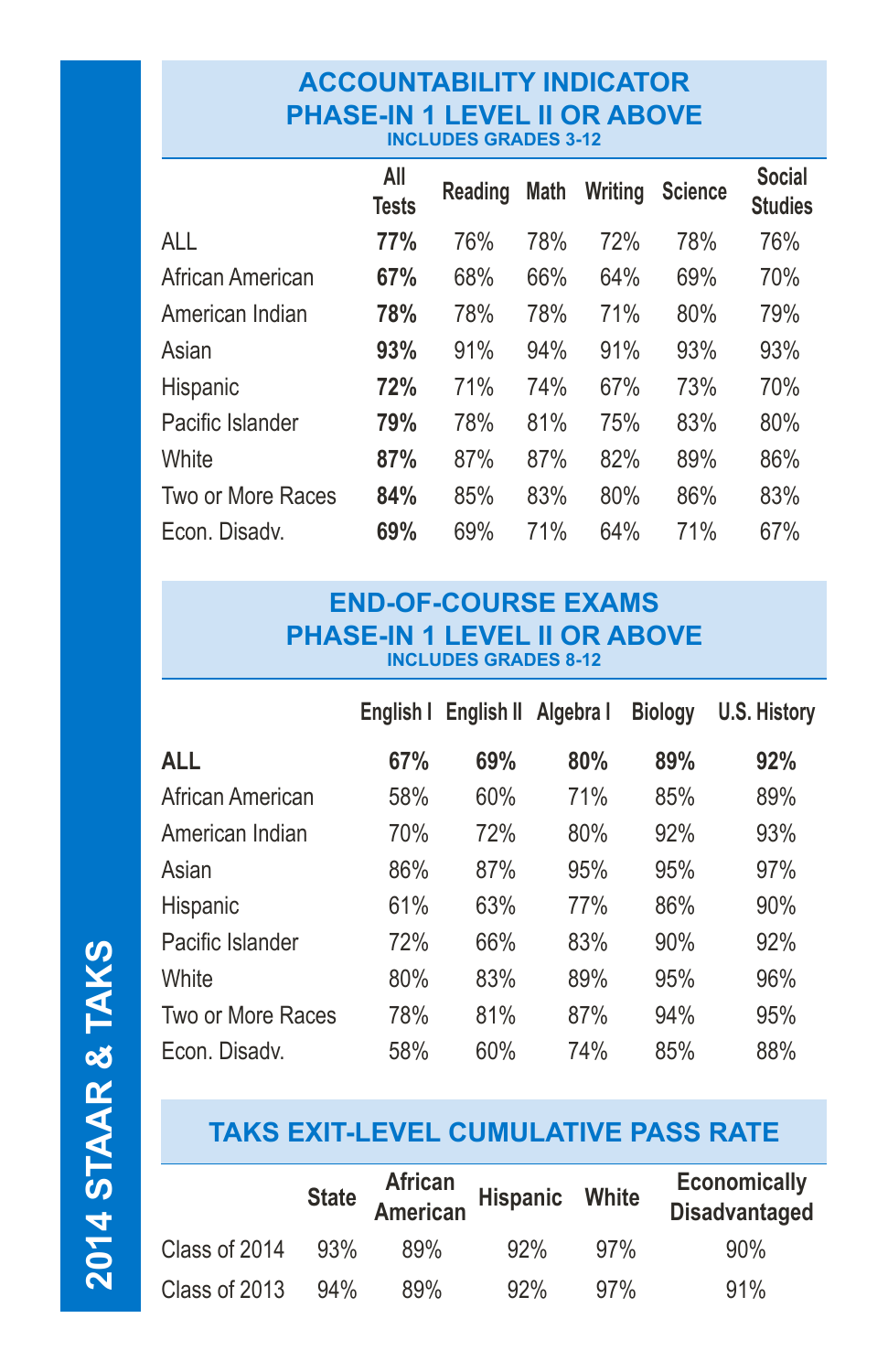# **DISTRICT RATINGS (INCLUDING CHARTERS)**

|                                 | <b>Districts</b> | % of Total |
|---------------------------------|------------------|------------|
| Met Standard/Alternative        | 1,107            | 90.2%      |
| Met Standard                    | 1,073            | 87.4%      |
| Met Alternative Standard        | 34               | 2.8%       |
| <b>Improvement Required</b>     | 110              | $9.0\%$    |
| Not Rated                       | 10               | 0.8%       |
| Data Integrity Issues           |                  | 0.0%       |
| <b>Total Districts/Charters</b> | 1.227            | 100.0%     |

### **CAMPUS RATINGS (INCLUDING CHARTERS)**

|                             | <b>Campuses</b> | % of Total |
|-----------------------------|-----------------|------------|
| Met Standard/Alternative    | 7,285           | 85.0%      |
| Met Standard                | 7,041           | 82.1%      |
| Met Alternative Standard    | 244             | 2.8%       |
| <b>Improvement Required</b> | 733             | 8.5%       |
| Not Rated                   | 555             | 6.5%       |
| Data Integrity Issues       | 1               | 0.0%       |
| <b>Total Districts</b>      | 8,574           | 100.0%     |

#### **2013-14 SCHOOL FIRST RATINGS Based on School Year 2012-2013 Data**

|                                   | <b>Districts</b> |                  | <b>Charters</b> |                  |
|-----------------------------------|------------------|------------------|-----------------|------------------|
|                                   |                  | Count % of Total |                 | Count % of Total |
| <b>Superior Achievement</b>       | 912              | 88.98%           | 76              | 37.62%           |
| <b>Above Standard Achievement</b> | 83               | 8.10%            | 53              | 26.24%           |
| <b>Standard Achievement</b>       | 16               | 1.56%            | 31              | 15.35%           |
| <b>Substandard Achievement</b>    | 12               | 1.17%            | 40              | 19.80%           |
| Undetermined                      | 2                | 0.20%            | 2               | 0.99%            |
| Total                             | 1,025            | 100.00%          | 202             | 100.00%          |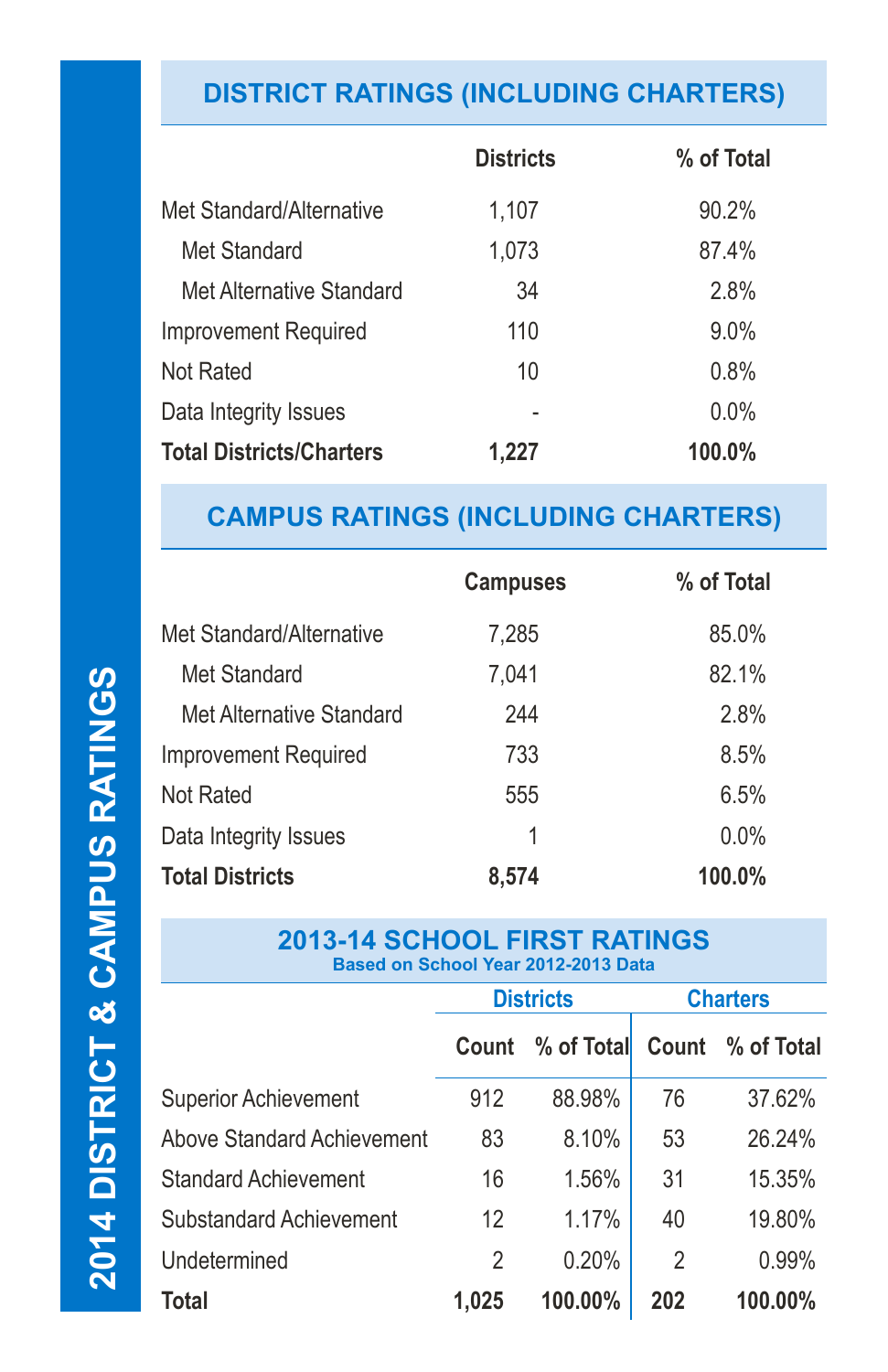| <b>GRADUATES</b><br><b>CLASS OF 2013</b> |                                     |                           |  |  |  |
|------------------------------------------|-------------------------------------|---------------------------|--|--|--|
|                                          | <b>Graduates</b><br>(incl. Sp. Ed.) | All<br><b>Graduates %</b> |  |  |  |
| African American                         | 38,798                              | 12.9%                     |  |  |  |
| American Indian                          | 1,311                               | 0.4%                      |  |  |  |
| Asian                                    | 11,650                              | 3.9%                      |  |  |  |
| Hispanic                                 | 139,785                             | 46.4%                     |  |  |  |
| Pacific Islander                         | 394                                 | 0.1%                      |  |  |  |
| White                                    | 104,466                             | 34.7%                     |  |  |  |
| Two or More Races                        | 5,014                               | 1.7%                      |  |  |  |
| <b>Total</b>                             | 301,418                             | 100%                      |  |  |  |
| Distinguished Achievement                | 41,847                              | 13.88%                    |  |  |  |
| Recommended H.S.                         | 204,173                             | 67.74%                    |  |  |  |
| Minimum                                  | 48,103                              | 15.96%                    |  |  |  |
| Individualized Education Program         | 7,295                               | 2.42%                     |  |  |  |
| <b>Total</b>                             | 301,418                             | 100.0%                    |  |  |  |
| <b>Total Special Education</b>           | 24,744                              | 8.2%                      |  |  |  |

#### **COLLEGE ADMISSIONS TESTING CLASS OF 2013**

|                   | Number of<br><b>Students</b> | $%$ of<br><b>Total</b> | % Change<br>from 2013 |
|-------------------|------------------------------|------------------------|-----------------------|
| African American  | 66.7%                        | 1254                   | 17.5                  |
| American Indian   | 58.9%                        | 1425                   | 20.7                  |
| Asian             | 90.2%                        | 1633                   | 25.0                  |
| <b>Hispanic</b>   | 57.2%                        | 1317                   | 18.5                  |
| Pacific Islander  | 61.7%                        | 1378                   | 20.9                  |
| White             | 68.2%                        | 1558                   | 23.0                  |
| Two or More Races | 70.2%                        | 1516                   | 22.3                  |
| <b>State</b>      | 63.8%                        | 1422                   | 20.6                  |